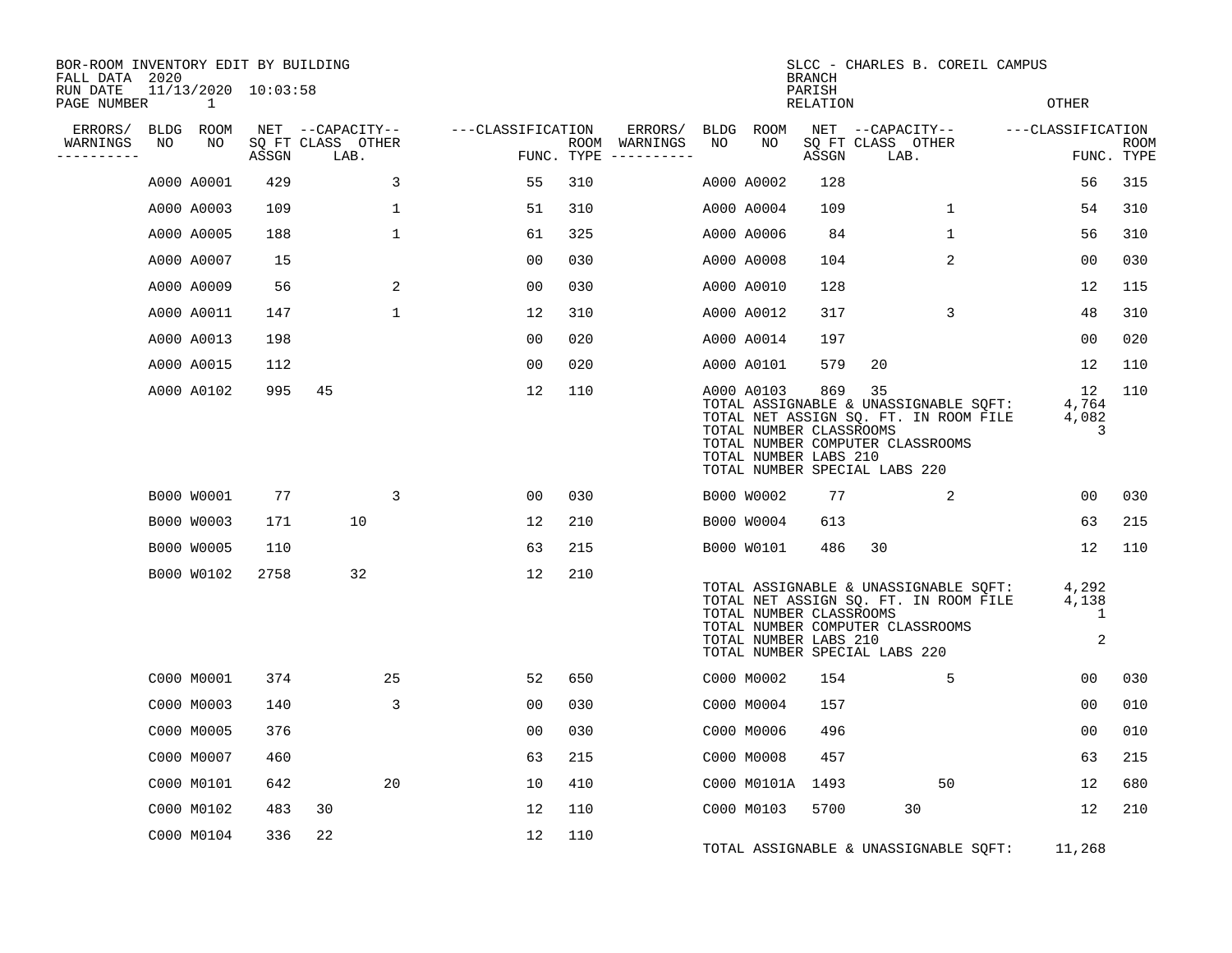| BOR-ROOM INVENTORY EDIT BY BUILDING<br>FALL DATA 2020 |            |      |                |    |     |  |            | <b>BRANCH</b>                                                                                        |    | SLCC - CHARLES B. COREIL CAMPUS                                                                                                              |                              |     |
|-------------------------------------------------------|------------|------|----------------|----|-----|--|------------|------------------------------------------------------------------------------------------------------|----|----------------------------------------------------------------------------------------------------------------------------------------------|------------------------------|-----|
| RUN DATE 11/13/2020 10:03:58<br>PAGE NUMBER           | 2          |      |                |    |     |  |            | PARISH<br>RELATION                                                                                   |    |                                                                                                                                              | <b>OTHER</b>                 |     |
|                                                       |            |      |                |    |     |  |            |                                                                                                      |    |                                                                                                                                              |                              |     |
| -----------                                           |            |      |                |    |     |  |            |                                                                                                      |    |                                                                                                                                              |                              |     |
|                                                       |            |      |                |    |     |  |            | TOTAL NUMBER LABS 210<br>TOTAL NUMBER SPECIAL LABS 220                                               |    | TOTAL NET ASSIGN SQ. FT. IN ROOM FILE 9,945<br>TOTAL NUMBER CLASSROOMS<br>TOTAL NUMBER COMPUTER CLASSROOMS                                   | 2<br>1                       |     |
|                                                       | D000 I0001 | 91   | $\overline{3}$ | 82 | 082 |  | D000 I0002 | 34                                                                                                   |    | $\overline{1}$                                                                                                                               | 82                           | 082 |
|                                                       | D000 I0003 | 104  | 1              | 82 | 082 |  | D000 I0004 | 275                                                                                                  |    | 10 <sup>1</sup>                                                                                                                              | 82                           | 082 |
|                                                       | D000 I0005 | 200  |                | 82 | 082 |  | D000 I0006 | 109                                                                                                  |    |                                                                                                                                              | 82                           | 082 |
|                                                       | D000 10007 | 4370 |                | 56 | 730 |  | D000 I0101 |                                                                                                      |    | 367 20                                                                                                                                       | 82                           | 082 |
|                                                       | D000 I0102 | 475  | 20             | 12 | 110 |  |            | D000 10103 4500<br>TOTAL NUMBER CLASSROOMS<br>TOTAL NUMBER LABS 210<br>TOTAL NUMBER SPECIAL LABS 220 |    | 20<br>20<br>TOTAL ASSIGNABLE & UNASSIGNABLE SQFT: 10,525<br>TOTAL NET ASSIGN SQ. FT. IN ROOM FILE 10,525<br>TOTAL NUMBER COMPUTER CLASSROOMS | 82<br>$\sim$ 1               | 082 |
|                                                       | E000 B0001 | 61   | $\mathbf{1}$   | 00 | 030 |  | E000 B0003 | 336                                                                                                  |    | 15                                                                                                                                           | 63                           | 310 |
|                                                       | E000 B0004 | 208  |                | 60 | 730 |  | E000 B0005 | 121                                                                                                  |    | $\overline{1}$                                                                                                                               | 56                           | 310 |
|                                                       | E000 B0006 | 42   |                | 00 | 030 |  | E000 B0007 | 121                                                                                                  |    | $\mathbf{1}$                                                                                                                                 | 51                           | 310 |
|                                                       | E000 B0008 | 121  | $\mathbf{1}$   | 65 | 660 |  | E000 B0009 | 228                                                                                                  |    | $\mathbf{3}$                                                                                                                                 | 00                           | 030 |
| 9                                                     | E000 B0010 | 121  | $\mathbf{1}$   | 15 | 410 |  | E000 B0011 | 165                                                                                                  |    | $\mathbf{3}$                                                                                                                                 | 00                           | 030 |
|                                                       | E000 B0012 | 302  | 3              | 48 | 310 |  | E000 B0013 | 155                                                                                                  |    |                                                                                                                                              | 00                           | 030 |
|                                                       | E000 B0014 | 708  |                | 00 | 020 |  | E000 B0110 | 675                                                                                                  | 40 |                                                                                                                                              | 12                           | 110 |
|                                                       | E000 B0111 | 675  | 15             | 12 | 140 |  | E000 B0114 | 752                                                                                                  | 15 |                                                                                                                                              | 12                           | 140 |
|                                                       | E000 B0115 | 752  | 15             | 12 | 140 |  |            | TOTAL NUMBER CLASSROOMS<br>TOTAL NUMBER LABS 210<br>TOTAL NUMBER SPECIAL LABS 220                    |    | TOTAL ASSIGNABLE & UNASSIGNABLE SQFT: 5,543<br>TOTAL NET ASSIGN SQ. FT. IN ROOM FILE 4,184<br>TOTAL NUMBER COMPUTER CLASSROOMS               | 1<br>$\overline{3}$          |     |
|                                                       | F000 P0101 | 346  | 25             | 12 | 110 |  |            | TOTAL NUMBER CLASSROOMS                                                                              |    | TOTAL ASSIGNABLE & UNASSIGNABLE SQFT:<br>TOTAL NET ASSIGN SQ. FT. IN ROOM FILE<br>TOTAL NUMBER COMPUTER CLASSROOMS                           | 346<br>346<br>$\overline{1}$ |     |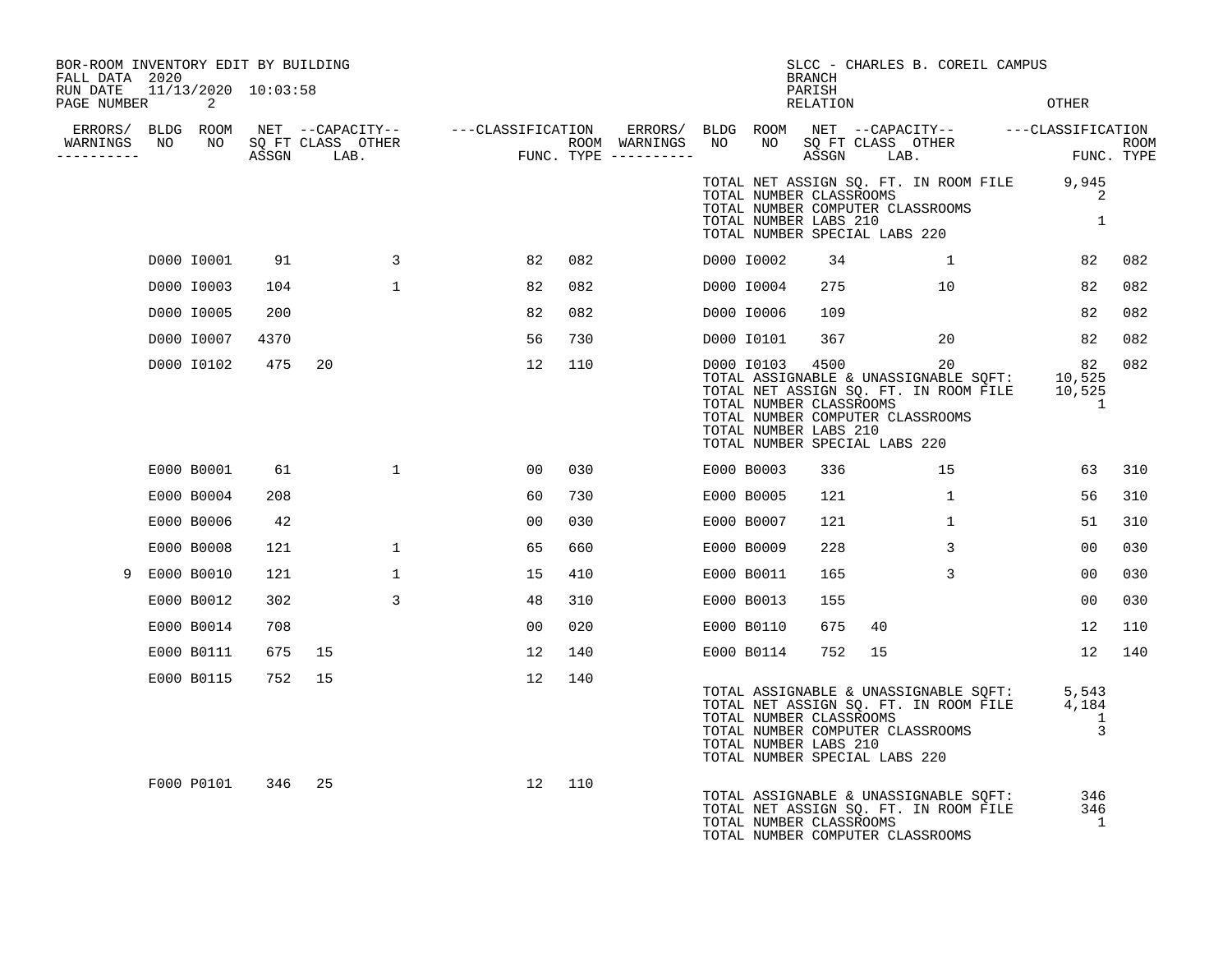| BOR-ROOM INVENTORY EDIT BY BUILDING<br>FALL DATA<br>RUN DATE | 2020 |             | 11/13/2020 10:03:58 |                   |                   |            |            |      |      | <b>BRANCH</b>           | SLCC - CHARLES B. COREIL CAMPUS       |                   |            |
|--------------------------------------------------------------|------|-------------|---------------------|-------------------|-------------------|------------|------------|------|------|-------------------------|---------------------------------------|-------------------|------------|
|                                                              |      |             |                     |                   |                   |            |            |      |      | PARISH                  |                                       |                   |            |
| PAGE NUMBER                                                  |      |             |                     |                   |                   |            |            |      |      | RELATION                |                                       | OTHER             |            |
| ERRORS/                                                      | BLDG | <b>ROOM</b> | NET                 | --CAPACITY--      | ---CLASSIFICATION |            | ERRORS/    | BLDG | ROOM |                         | NET --CAPACITY--                      | ---CLASSIFICATION |            |
| WARNINGS                                                     | NO   | NO.         |                     | SQ FT CLASS OTHER |                   | ROOM       | WARNINGS   | NO   | NO   |                         | SO FT CLASS OTHER                     |                   | ROOM       |
|                                                              |      |             | ASSGN               | LAB.              |                   | FUNC. TYPE | ---------- |      |      | ASSGN                   | LAB.                                  |                   | FUNC. TYPE |
|                                                              |      |             |                     |                   |                   |            |            |      |      | TOTAL NUMBER LABS 210   | TOTAL NUMBER SPECIAL LABS 220         |                   |            |
|                                                              |      | G000 P0102  |                     | 346 25            | 12 <sup>°</sup>   | 110        |            |      |      |                         |                                       |                   |            |
|                                                              |      |             |                     |                   |                   |            |            |      |      |                         | TOTAL ASSIGNABLE & UNASSIGNABLE SOFT: | 346               |            |
|                                                              |      |             |                     |                   |                   |            |            |      |      |                         | TOTAL NET ASSIGN SO. FT. IN ROOM FILE | 346               |            |
|                                                              |      |             |                     |                   |                   |            |            |      |      | TOTAL NUMBER CLASSROOMS |                                       |                   |            |
|                                                              |      |             |                     |                   |                   |            |            |      |      |                         | TOTAL NUMBER COMPUTER CLASSROOMS      |                   |            |
|                                                              |      |             |                     |                   |                   |            |            |      |      | TOTAL NUMBER LABS 210   |                                       |                   |            |

TOTAL NUMBER SPECIAL LABS 220